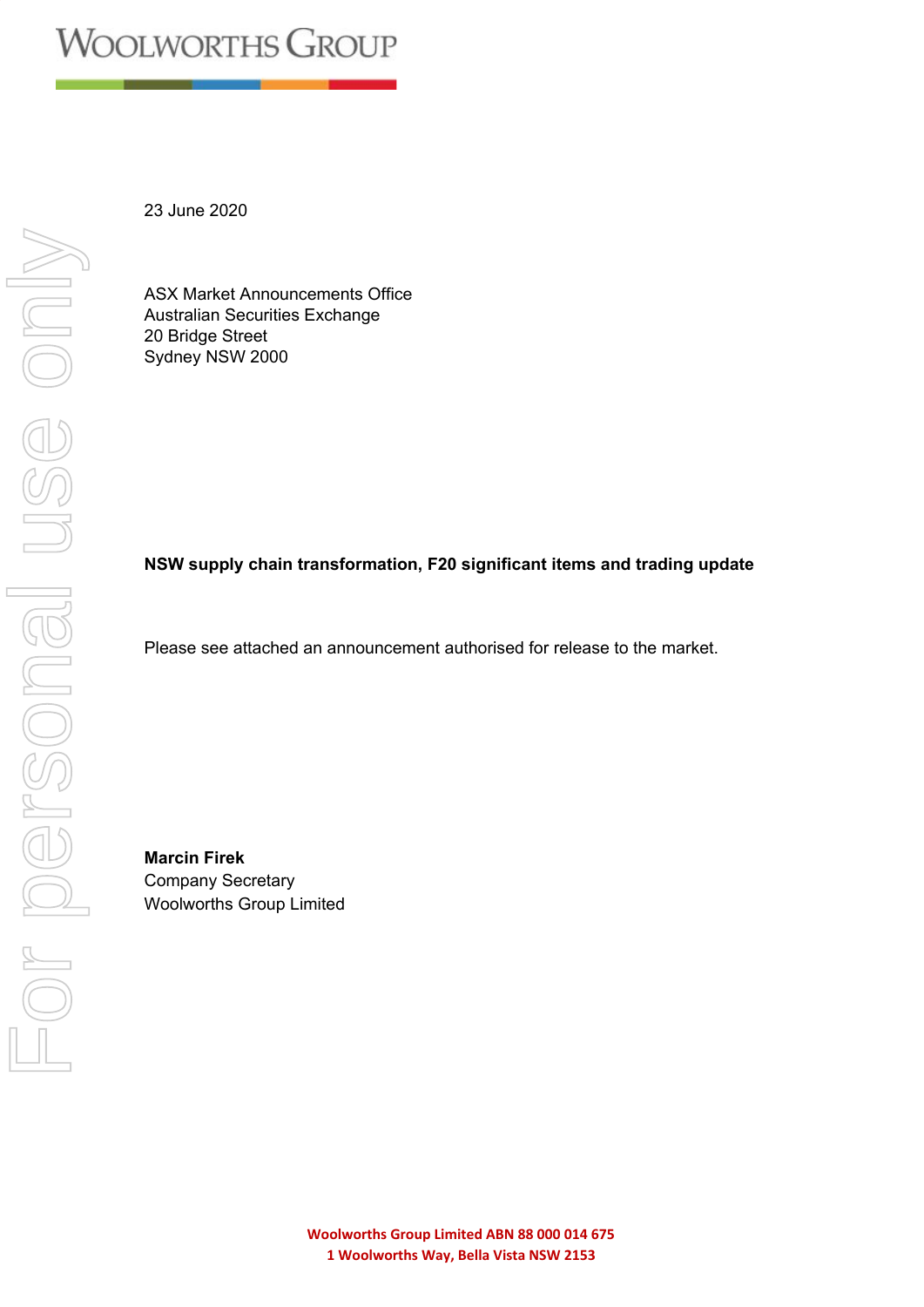## **23 June 2020**

# **NSW grocery supply chain transformation, F20 significant items and trading update**

- Plans to develop two new automated distribution centres at Moorebank in NSW
- F20 expected pre-tax significant items of \$591 million (H2 F20: \$460 million)
- Strong sales growth in Q4, F20 EBIT before significant items expected to be \$3,200 \$3,250 million

### **Transformation of NSW grocery supply chain network**

Woolworths Group is today announcing plans to develop an automated regional distribution centre and a semi-automated national distribution centre at Moorebank Logistics Park in Sydney. Construction is expected to be completed by the end of calendar 2023 with initial benefits expected to be realised in financial year 2025.

Woolworths Group Chairman, Gordon Cairns, said: "The planned sites, which are subject to NSW Government planning approval, will materially increase our capacity for growth, improve efficiency, advance localised ranging efforts and deliver better and safer experiences for Woolworths stores, team and customers. The new facilities at Moorebank will build on the automated technology deployed at the Group's Melbourne South Regional Distribution Centre (MSRDC)."

Once established, the facilities at Moorebank will replace the current ambient grocery operations at Woolworths' Sydney Regional Distribution Centre (Minchinbury), Sydney National Distribution Centre (Yennora) and Melbourne National Distribution Centre (Mulgrave). Temperature controlled fresh food distribution will continue to be serviced out of the Sydney Regional Distribution Centre (Minchinbury).

Woolworths Group is expected to invest \$700 - \$780 million in technology and fitout of the two distribution centres over the next four years and has signed an initial lease term of 20 years with Qube Holdings Limited. The investment will be funded through the Group's existing capital expenditure framework and is not expected to materially increase the Group's levels of operating capex spend over the period of construction and installation. The investment is expected to deliver a significant reduction in the Group's supply chain costs over time and deliver strong returns above the Group's cost of capital.

Woolworths Group CEO, Brad Banducci, said: "Moorebank will transform the way we serve our NSW grocery customers. The new facilities will advance our localised ranging efforts, with the ability to hold over 30% more products than existing facilities. Automation will allow the creation of aisle-specific pallets by store, and in doing so, reduce the time to restock shelves and result in better on-shelf availability for customers.

"We have learnt a lot from our MSRDC development, which is delivering against its business case and this gives us the confidence that now is the right time to invest in our NSW network.

"Woolworths Group is committed to supporting team members at sites that will close. It will be a number of years until the closure of our existing facilities, which will provide the opportunity to explore meaningful redeployment opportunities for our team. We are also committed to a long-term investment in supporting all of our teams with the skills and training required for the workforce of tomorrow."

The decision to proceed with the supply chain transformation will result in a one-off pre-tax cost of \$176 million which will be recorded as a significant item in F20. This and other significant items in F20 are detailed below.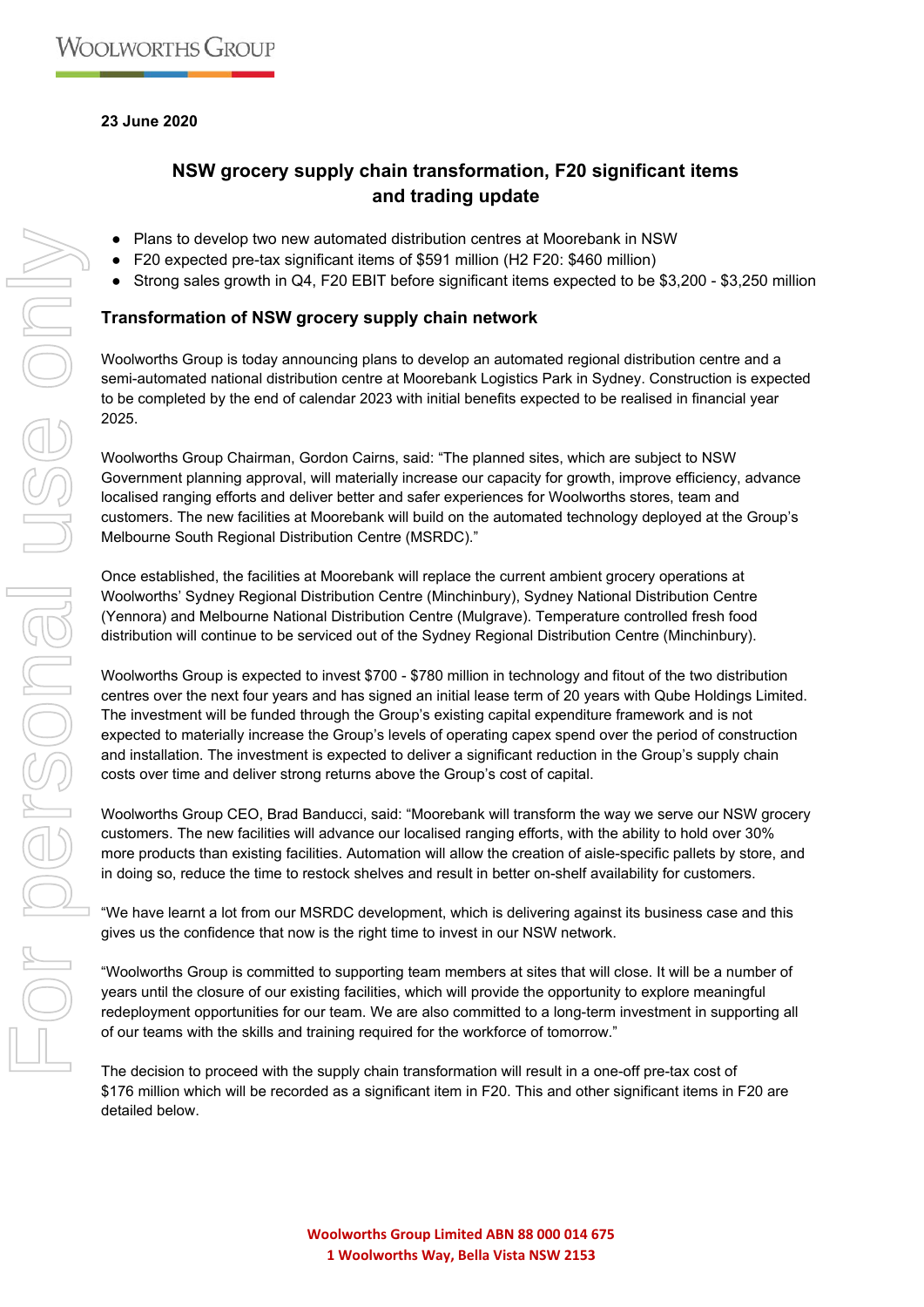## **Significant items to be booked in F20**

Included in H1 F20 results were significant items of \$131 million associated with Endeavour Group transformation costs and salaried team member remediation costs. The Group expects to report the following pre-tax significant items for the second half and full year F20:

| <b>\$ MILLION</b>                             | <b>H1 F20</b> | <b>H<sub>2</sub>F<sub>20</sub></b> | F <sub>20</sub> |
|-----------------------------------------------|---------------|------------------------------------|-----------------|
| NSW grocery supply chain transformation costs | -             | 176                                | 176             |
| Endeavour Group transformation costs          | 51            | 179                                | 230             |
| Salaried store team member remediation        | 80            | 105                                | 185             |
| Total significant items (pre-tax)             | 131           | 460                                | 591             |

### **NSW grocery supply chain transformation costs**

The decision to develop the two new facilities described above and close the current ambient operations in Minchinbury, Yennora and Mulgrave will regrettably impact a number of roles. The cost of \$176 million reflects the estimated redundancy for impacted team members.

### **Endeavour Group transformation costs**

The Woolworths Group Board decided in March to defer the planned separation of Endeavour Group due to the impact of COVID-19 on Hotels. However, the majority of the costs for the restructure of Endeavour Drinks and merger with ALH to enable the separation of Endeavour Group have been incurred in F20. In H1 F20, costs of \$51 million were incurred with a further \$179 million expected in the second half. These costs primarily consist of stamp duty, external consultants and advisors, dedicated internal resources and IT related costs. Despite the deferral, the estimated total cost to complete the transformation and separation remains in line with the original estimate of \$275 million communicated in July 2019.

#### **Salaried store team member remediation**

In H1 F20, costs of \$80 million were incurred reflecting interest and other remediation costs associated with payment shortfalls for retail salaried team members across Woolworths Group's retail businesses subject to the General Retail Industry Award (GRIA). It represented management's best estimate of payment shortfalls against a range of potential outcomes and reflected the progress of the review at that date.

In H2, a further \$105 million is expected to be recorded to reflect costs associated with ongoing remediation efforts. This includes additional historical retail time and attendance records, accrued interest on back-payments yet to be completed, and the extension of the review to other awards applicable across the Group.

As part of this review, payment shortfalls have been identified for salaried venue team members within ALH Hotels, employed under the Hospitality Industry General Award (HIGA). The review has identified salaried venue team members were not paid in full compliance with the Group's obligations under HIGA based on an analysis of F18 and F19 time and attendance data.

The Group continues to review the estimated payment shortfall liability, which is based on calculations involving a high degree of complexity, and which remains subject to further analysis of historical years and the completion of the review of all awards applicable across the Group. The total cost of remediation is expected to be approximately \$390 million (excluding interest and other costs).

Woolworths Group CEO, Brad Banducci, said: "The Group remains committed to fully rectifying any payment shortfalls across all Group businesses as quickly as possible. We thank everyone for their patience through this process."

**Woolworths Group Limited ABN 88 000 014 675 1 Woolworths Way, Bella Vista NSW 2153**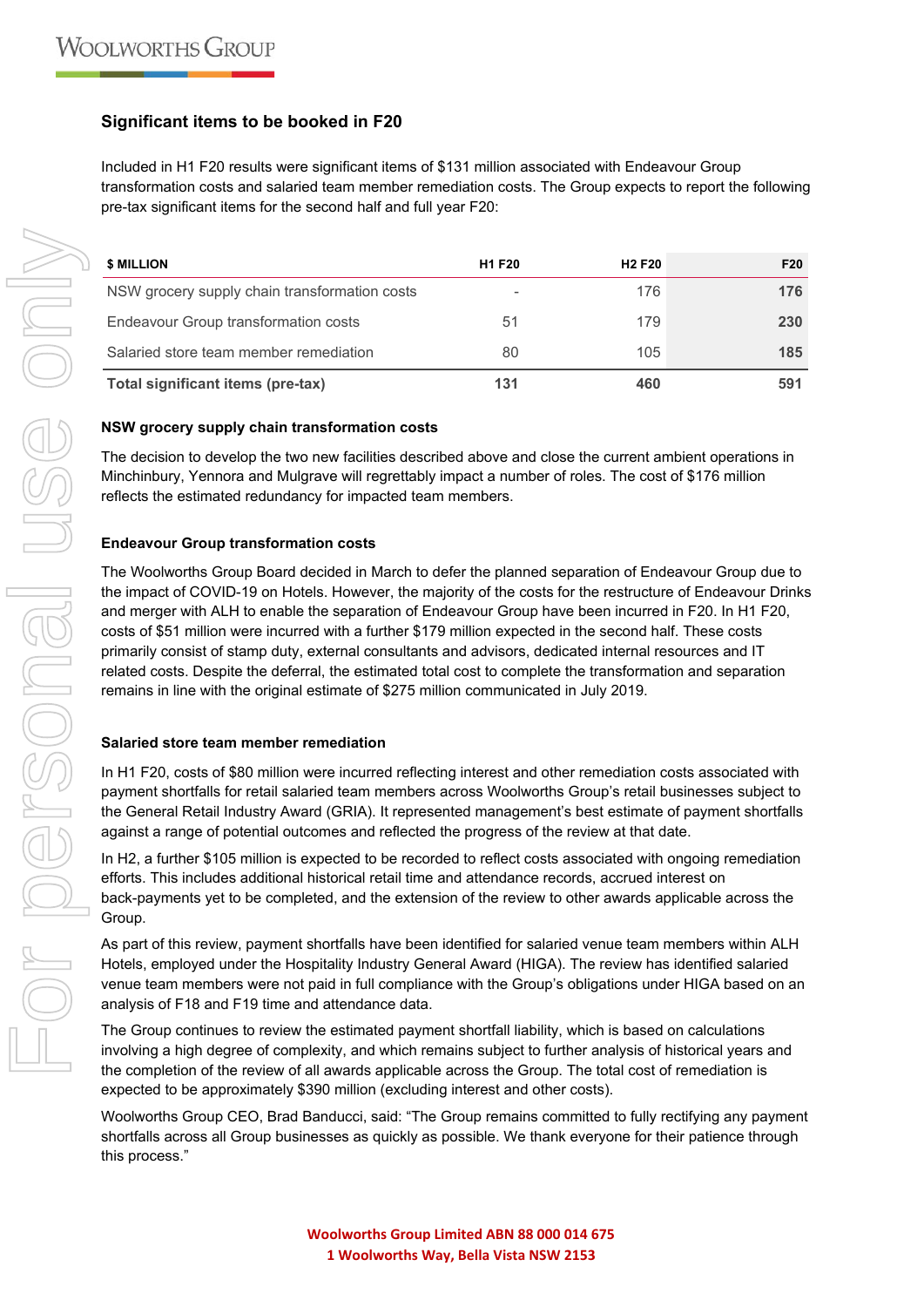## **Trading update**

#### **Total sales growth**

| % change on prior year        | <b>H1 F20</b> | Q3'20 | Q4'20 to date* |
|-------------------------------|---------------|-------|----------------|
| <b>Australian Food</b>        | $6.4\%$       | 11.3% | 8.6%           |
| <b>New Zealand Food (NZD)</b> | 4.8%          | 13.7% | 15.1%          |
| <b>BIGW</b>                   | 2.8%          | 9.5%  | 27.8%          |
| <b>Endeavour Drinks</b>       | $4.7\%$       | 9.5%  | 21.4%          |

\*Q4 to date is 10 weeks ending 14 June

Woolworths Group CEO, Brad Banducci, said: "I continue to be humbled by the commitment of our team and what we have achieved together over this uniquely challenging second half. The recently announced recognition bonus reflects our appreciation of the efforts of our team. I would again like to thank our customers, suppliers and shareholders for their support, patience and understanding.

"Trading has remained strong in Q4 to date, with the exception of Hotels where venues were closed until the end of May and have just begun to enter different stages of reopening. In Australian Food and Endeavour Drinks, sales growth improved in May and June following a more subdued April impacted by unusual trading patterns around Easter and Anzac Day.

"New Zealand Food sales remained strong throughout the quarter but have more recently moderated to high-single digit growth as restrictions continue to ease. BIG W reported very strong growth during the quarter across all major categories. Inventory levels are now running below where we would like but the team is responding quickly to address shortages.

"At Q3 sales, we also announced expected Q4 incremental costs related to COVID-19 of \$220 - \$275 million. Incremental costs have been towards the high end of the range in the quarter. As the operating environment continues to normalise, these higher operating costs, which primarily relate to store hygiene, social distancing and increased supply chain flexibility, are gradually and cautiously being wound back.

"Hotels have begun to reopen but around two thirds of our venues are in Victoria and Queensland where operating conditions remain more restricted, particularly for gaming. As a result, sales remain materially below prior year levels and the Hotels business is expected to continue to be loss-making until more venues operate with a full service offer. Given the continued uncertainty around Hotels operating at 'normal' levels, it appears unlikely that a separation could take place before the second half of the 2021 calendar year", he said.

For the financial year 2020, the Group currently expects to report EBIT (post-AASB 16 and before significant items) of \$3,200 - \$3,250 million. For comparison, on an AASB 16 adjusted basis, F19 Group EBIT from continuing operations before significant items was \$3,290 million on a 53-week basis. Hotels EBIT is expected to be \$160 - \$170 million (F19: \$355 million). All numbers are still subject to year-end finalisation, auditor review and Board approval. Full year results are scheduled for 27 August 2020.

#### **- Ends -**

#### **Investor and analyst call/ webcast:**

An investor and analyst call is scheduled for **10.15 am AEST** and will be webcast live at www.woolworthsgroup.com.au

#### **For further information contact:**

**Investors and Analysts:** Paul van Meurs, Head of Investor Relations: +61 407 521 651 **Media:** Woolworths Group Press Office: +61 2 8885 1033 [media@woolworths.com.au](mailto:media@woolworths.com.au)

> **Woolworths Group Limited ABN 88 000 014 675 1 Woolworths Way, Bella Vista NSW 2153**